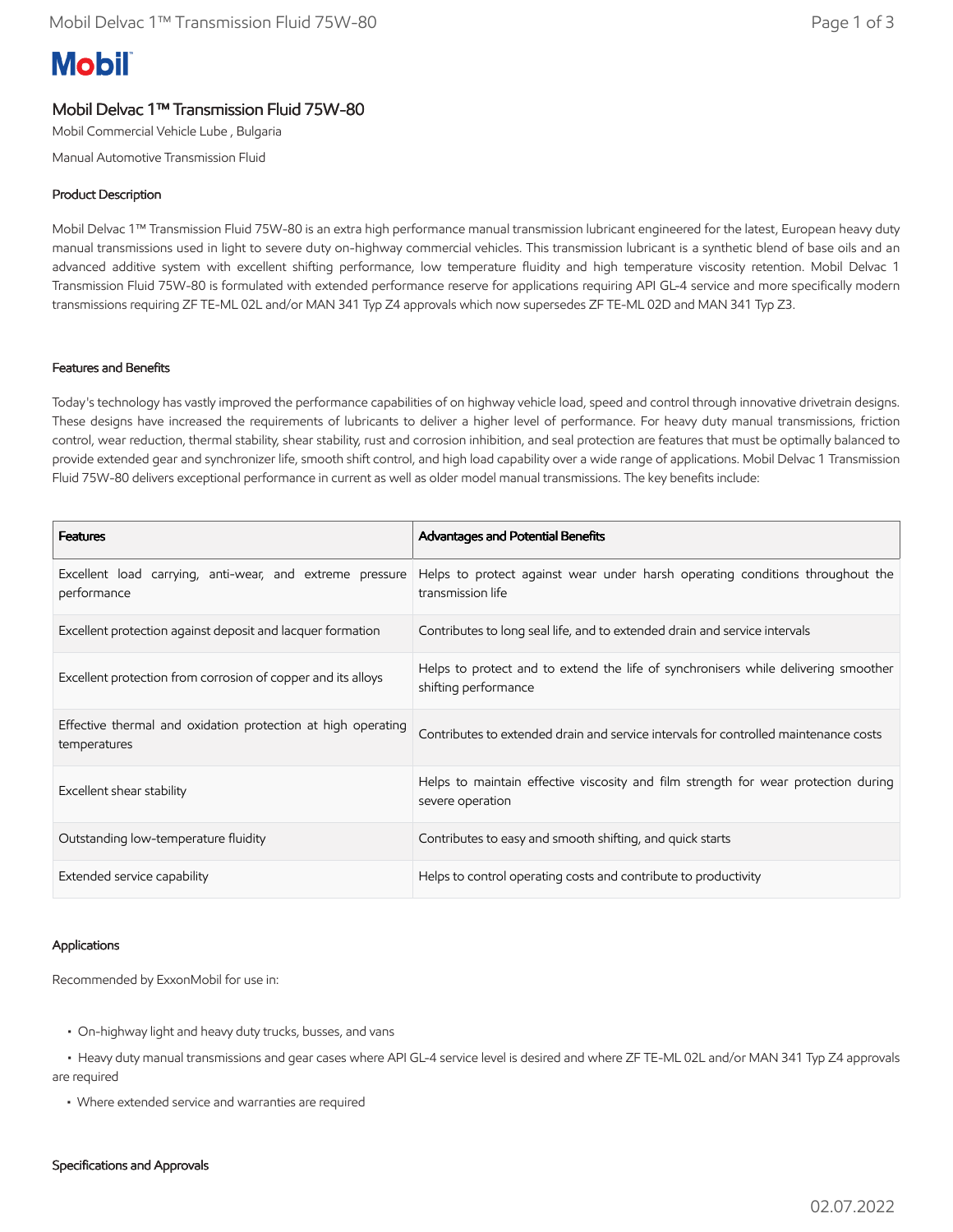| This product has the following approvals: |
|-------------------------------------------|
| MAN 341 Typ Z4                            |
| ZF TE-ML 01L                              |
| ZF TE-ML 02L                              |
| ZF TE-ML 16K                              |
|                                           |

| This product is recommended for use in applications requiring: |
|----------------------------------------------------------------|
| API GL-4                                                       |
| MAN 341 Typ E3                                                 |
| ZF TE-ML 08                                                    |

#### Properties and Specifications

Г

| Property                                        |            |
|-------------------------------------------------|------------|
| Grade                                           | SAE 75W-80 |
| Density @ 15 C, g/cm3, ASTM D4052               | 0.86       |
| Viscosity Index, ASTM D2270                     | 151        |
| Brookfield Viscosity @ -40 C, mPa.s, ASTM D2983 | 80000      |
| Kinematic Viscosity @ 100 C, mm2/s, ASTM D445   | 9.6        |
| Kinematic Viscosity @ 40 C, mm2/s, ASTM D445    | 57         |
| Pour Point, °C, ASTM D97                        | $-39$      |
| Flash Point, Cleveland Open Cup, °C, ASTM D92   | 230        |

#### Health and safety

Health and Safety recommendations for this product can be found on the Material Safety Data Sheet (MSDS) @ [http://www.msds.exxonmobil.com/psims](http://www.msds.exxonmobil.com/psims/psims.aspx) /psims.aspx

All trademarks used herein are trademarks or registered trademarks of Exxon Mobil Corporation or one of its subsidiaries unless indicated otherwise.

12-2020

.

Typical Properties are typical of those obtained with normal production tolerance and do not constitute a specification. Variations that do not affect product performance are to be expected during normal manufacture and at different blending locations. The information contained herein is subject to change without notice. All products may not be available locally. For more information, contact your local ExxonMobil contact or visit [www.exxonmobil.com](http://www.exxonmobil.com/)

ExxonMobil is comprised of numerous affiliates and subsidiaries, many with names that include Esso, Mobil, or ExxonMobil. Nothing in this document is intended to override or supersede the corporate separateness of local entities. Responsibility for local action and accountability remains with the local ExxonMobil-affiliate entities.